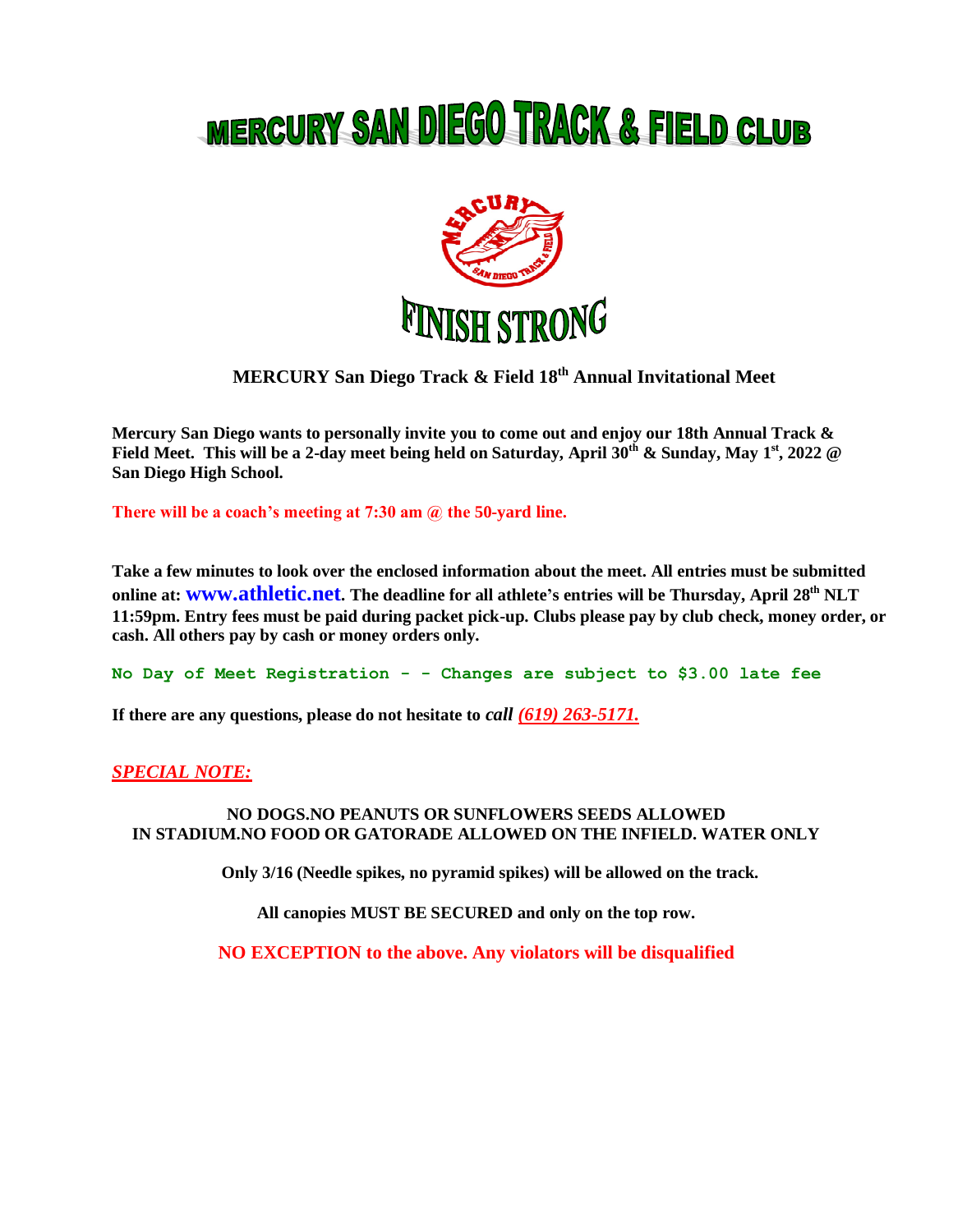# **MERCURY SAN DIEGO 18 th ANNUAL DEVELOPMENTAL MEET**

| <b>DATE</b>              | April 30 <sup>th</sup> & May 1 <sup>st</sup> ,                                     | 8:00 AM Running &                   |  |  |
|--------------------------|------------------------------------------------------------------------------------|-------------------------------------|--|--|
|                          | 2022                                                                               | Field Events 1 <sup>st</sup> call @ |  |  |
|                          | 7:30                                                                               |                                     |  |  |
| <b>SANCTION</b>          | <b>USATF San Diego Imperial</b>                                                    |                                     |  |  |
| <b>ENTRY FEE</b>         | \$3.50 PER EVENT                                                                   |                                     |  |  |
|                          | (This meet will be electronically timed)                                           |                                     |  |  |
| <b>SITE</b>              | San Diego High School - Balboa Stadium                                             |                                     |  |  |
|                          |                                                                                    |                                     |  |  |
|                          | 1418-1570 Russ Blvd -San Diego, CA 92101<br>6U (2016-2017)<br>$7 - 8(2014 - 2015)$ |                                     |  |  |
| <b>AGE DIVISION</b>      |                                                                                    |                                     |  |  |
|                          | $9-10(2012-2013)$                                                                  |                                     |  |  |
|                          | 11-12 (2010 -2011)                                                                 |                                     |  |  |
|                          | $13-14(2008-2009)$<br>$15-16(2006-2007)$                                           |                                     |  |  |
|                          |                                                                                    |                                     |  |  |
|                          | 6U thru 11 - 12 are limited to three events. 13 $\&$                               |                                     |  |  |
| <b>EVENT LIMITATIONS</b> | above are limited to four events.                                                  |                                     |  |  |
|                          | www.athletic.net Open: Tuesday, April 22th, 2022                                   |                                     |  |  |
| <b>ENTRY DEADLINES</b>   | Closed: Thursday, April 28th @ 11:59PM                                             |                                     |  |  |
|                          | Medals for 1 <sup>ST</sup> 3 <sup>rd</sup> place overall                           |                                     |  |  |
| <b>AWARDS</b>            | Ribbons for $4th$ - $8th$ place overall.                                           |                                     |  |  |
|                          |                                                                                    |                                     |  |  |
|                          | Participation ribbons for all athletes                                             |                                     |  |  |
| <b>FACILITY</b>          | 9 Lanes-All Weather Track-Rest Rooms-                                              |                                     |  |  |
|                          | Parking & Concession-spike size: 3/16 (Needle                                      |                                     |  |  |
|                          | spikes, no pyramid spikes)                                                         |                                     |  |  |
| <b>Sanction</b>          | This event is sanctioned by the USATF SDI                                          |                                     |  |  |
| <b>RULES</b>             | <b>CURRENT USATF RULES APPLY</b>                                                   |                                     |  |  |
|                          | Must be made in writing to the meet director not                                   |                                     |  |  |
|                          | later than 30 minutes after the results of an event                                |                                     |  |  |
| <b>PROTEST</b>           | has been announced. Proper rules must be cited.                                    |                                     |  |  |
|                          | A \$50.00 cash deposit must accompany all protest.                                 |                                     |  |  |
|                          | Deposit will be refunded if protest is up held,                                    |                                     |  |  |
|                          | forfeited if protest is denied.                                                    |                                     |  |  |
| <b>PACKAGE PICK-UP</b>   | FROM 7:00am-7:45am                                                                 |                                     |  |  |
| <b>MEET DIRECTOR</b>     | Tracy E. Thompson                                                                  |                                     |  |  |
|                          | From 94 West:                                                                      |                                     |  |  |
|                          | Take 94W, Right on 16 <sup>th</sup> St. Go straight to                             |                                     |  |  |
|                          | top of the hill. Make right into parking lot                                       |                                     |  |  |
|                          |                                                                                    |                                     |  |  |
|                          | There is plenty of parking in the lot on                                           |                                     |  |  |
| <b>DIRECTIONS</b>        |                                                                                    |                                     |  |  |
|                          | the visitor side as well as around the                                             |                                     |  |  |
|                          | campus and on the street. Please do not                                            |                                     |  |  |
|                          | park in the red zones, double park, block                                          |                                     |  |  |
|                          | another car or create your own parking.                                            |                                     |  |  |
|                          | Violators will be towed.                                                           |                                     |  |  |